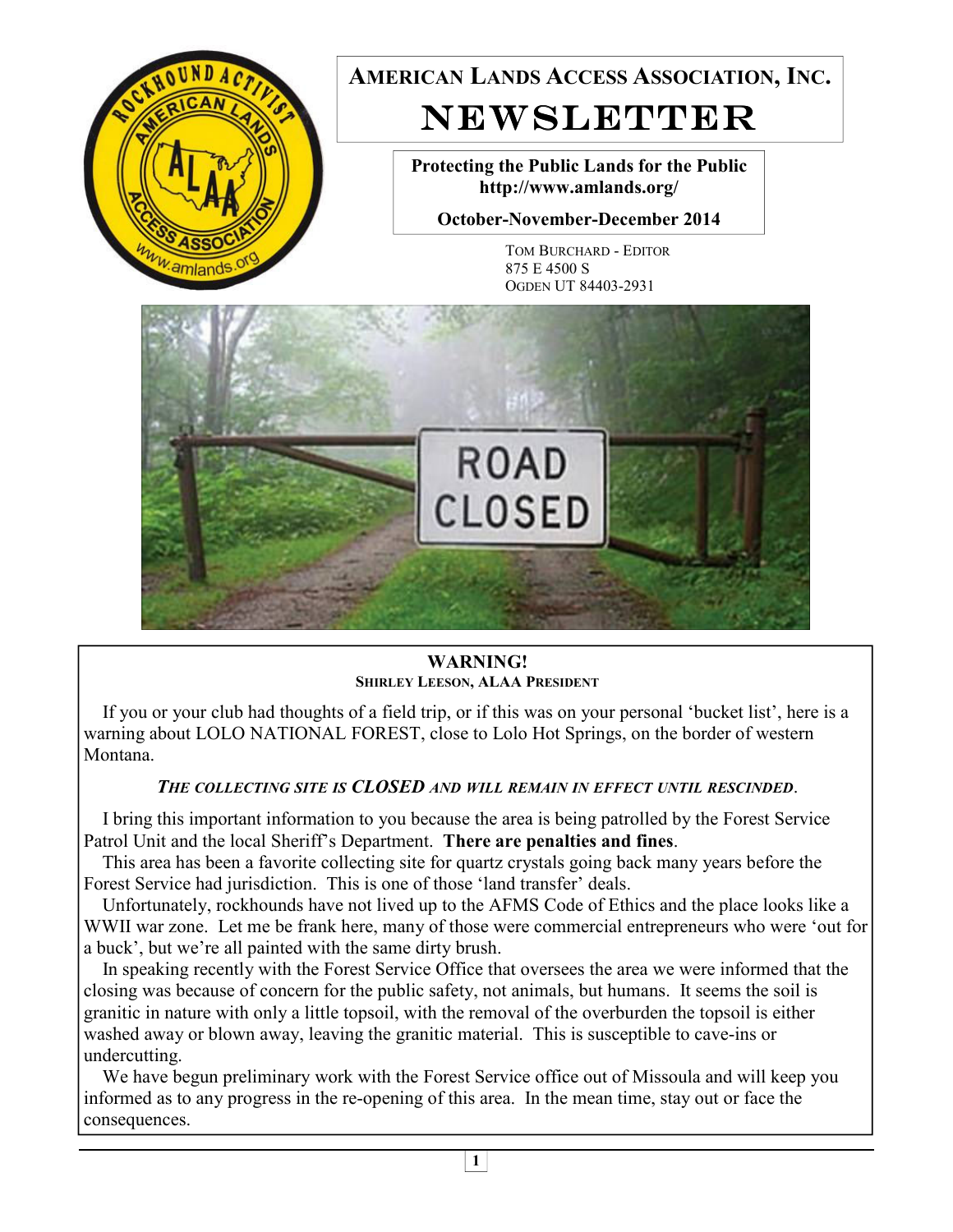# **TABLE OF CONTENTS**

| ! WARNING ! - LOLO NATIONAL FOREST ···················· 1 |
|-----------------------------------------------------------|
|                                                           |
| HONORARY MEMBER ANNOUNCEMENT ······················ 2     |
|                                                           |
|                                                           |
|                                                           |
|                                                           |
|                                                           |
| EVERYTHJING YOU NEED - EFECTIVE ADVOCATE ······ 6         |
| TIP & EXAMPLES FOR WRITING LETTERS  7                     |
|                                                           |
| LOSS OF COLLECTING OPPORTUNITIES  8                       |
|                                                           |

| LOSS OF COLLECTING OPPORTUNITIES - Continued…….9           |  |
|------------------------------------------------------------|--|
| RECREATIIONAL LAND USE - EXTREMISM 9                       |  |
| RECREATIIONAL LAND USE - EXTREMISM - <i>Continued</i> · 10 |  |
|                                                            |  |
|                                                            |  |
|                                                            |  |
|                                                            |  |
| NEW WILDERNESS IN MONTANA - Continued  13                  |  |
|                                                            |  |
|                                                            |  |
|                                                            |  |
|                                                            |  |
|                                                            |  |
|                                                            |  |

# **HONORARY MEMBER ANNOUNCEMENT**

The Officers & Directors are pleased to announce two new Honorary Members:

## **RUSS & THELMA WENTWORTH OF EPHRATA, WASHINGTON.**

Their defunct club funds of \$1,500 were donated to ALAA for our Action Fund.

A real special couple.

Shirley

## **WELCOME NEW MEMBERS**

## **GROUP**

Coconino Lapidary Club, Flagstaff, Arizona Kern County Mineral Society, Bakersfield, California Western Dakota Gem & Mineral Society, Rapid City, South Dakota

## **INDIVIDUAL - NEW**

Jim Bean & Carol Plummer, Simi Valley, California Kyle Beucke, San Bruno, California James & Linda Bosley, Idaho Falls, Idaho Fred Hall & Kelly Manley, Boulder, Colorado Ruth Hidalgo & Paul Hobbs, Palmdale, California Jon & Julie North, Roseville, California Scott Peters, Havertown, Pennsylvania Michael Scott, Flagstaff, Arizona Spencer Seymour, Lacey, Washington Ophelia & Don Warthen, Hacienda Heights, California

**INDIVIDUAL - REJOINED**  Jim Brace-Thompson, Ventura, California Glen Miller, Redding, California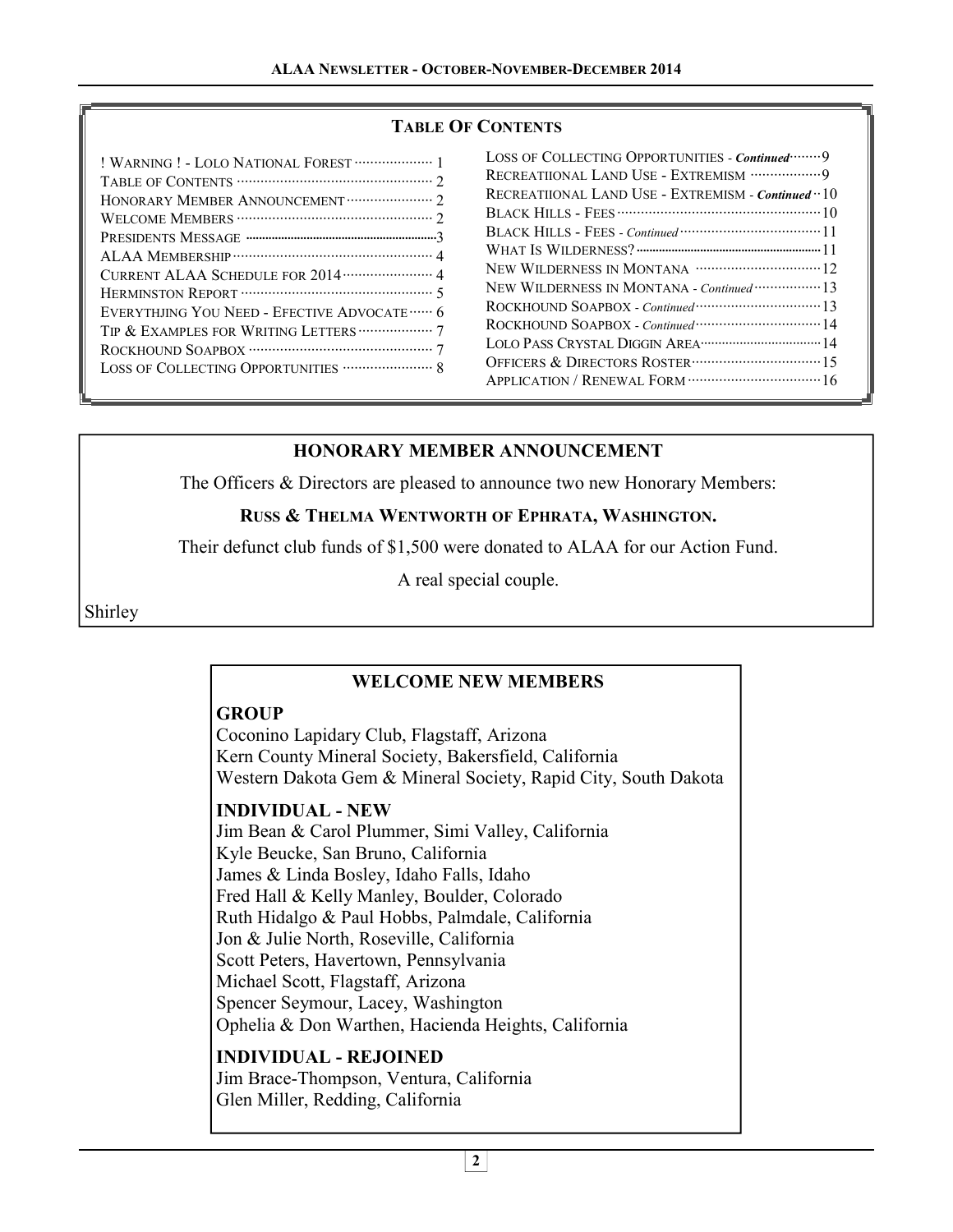#### **PRESIDENT'S MESSAGE SHIRLEY LEESON president@amlands.org**

 As we bring to a close 2014, I look back on all the things that have happened this year, and it's overwhelming. But the most pressing right now is the DRECP (Desert Renewable Energy Conservation Plan) five years in the making by those hell bent on closing what little is left of the Southern California Desert. This amounts to less than 10 %. All the special interests have carved out various areas that have taken away millions of acres of land once thought of as "multiple use". Land we all could share and enjoy. Now, many places have fences and locked gates and worse still giant areas are covered with solar panels and there are more to come, along with wind turbines. Jerry Brown, governor of California has made it his priority to get all his renewable energy plants in the desert and use public land to do it.

 All the state and federal governments are working in lock step to achieve this. Rockhounds are in the middle of this and at the bottom of the priority list. We were not asked to sit at the table during the last five years and give our input. Their goal is "planning for renewable energy development while protecting habitat in the California Desert." Nowhere does it say, any of this is in favor of recreation or multiple use by people.

I spoke to the BLM's Desert Advisory Council on Saturday, December  $6<sup>th</sup>$ . I called rockhounds, "The Ghosts of the Desert." The 'New' Endangered Species. Rockhounds are the forgotten people of the desert. There are thousands of us. We leave little behind to let you know we've been there. We carry out others trash, as well as our own. Many have been calling the desert our second home since the  $1960^\circ$ , but you don't even know we've been there. Unlike the protected desert tortoise and other endangered species, which have had thousands of acres set aside, the rockhound may be entirely shut out of our beloved desert.

 I asked for help in setting aside some of our sacred places. Help in including rockhound areas in the DRECP plan. I reminded some there that there was an economic impact that no one was anticipating. Rockhounds spend money in the small towns spread throughout the Southern California Desert. If we are locked out, we won't be coming through their towns any longer. One of the gentlemen, representing the "At large public" representative on the DAC, and is from Barstow, a stopping off area for rockhounds and he's well aware of the economics of the situation received a copy of the Rockhound Survey, as did Katrina of the BLM Office, Barstow and Kim Campbell Erb. The survey measured about an inch and a half thick and was seen by all the DAC members and those present.

 I got on the record a number of specific areas of concern to rockhounds. First our "Memo of Understanding" regarding the Wiley Wells, Hauser Bed area. And they are checking on its status. But we believe it's been put into the plan. Second, I mentioned the following areas: Lavic Siding, Broadwell Dry Lake and Ludlow area, all in the vicinity of Hector and Ludlow along Route 40, Cady Mountains, Gem Hill, Lonely Butte (Brown Butte off Hiway 58), North Edwards/Aerial Acres and roadside collecting along Clay Mine Road off Route 58, Mule Canyon near Calico Ghost Town off I-15, Marble Mountains near Cadiz, off the National Trails Hiway (Old Route 66) and Kramer Junction. I know there are more areas, I should have proposed like Afton Canyon and others but this is a start. Were there rockhounds there at the meeting supporting me at this critical time? NO THERE WEREN'T. Dee Holland, Jay Erb (Kim Campbell Erb currently sits on the DAC), and I carried the burden alone.

 Watch for developments in other states that are coming. A push by Congress this month, December 2014 is going to see bills attached to many of the important funding items on the agenda. We have already seen the closing of a number of areas in Montana and Colorado. Please watch closely and let us know at  $info@amlands.org$  anything you read or see about public lands in your state.

## **And please rejoin ALAA. Dues are Due. NOW.**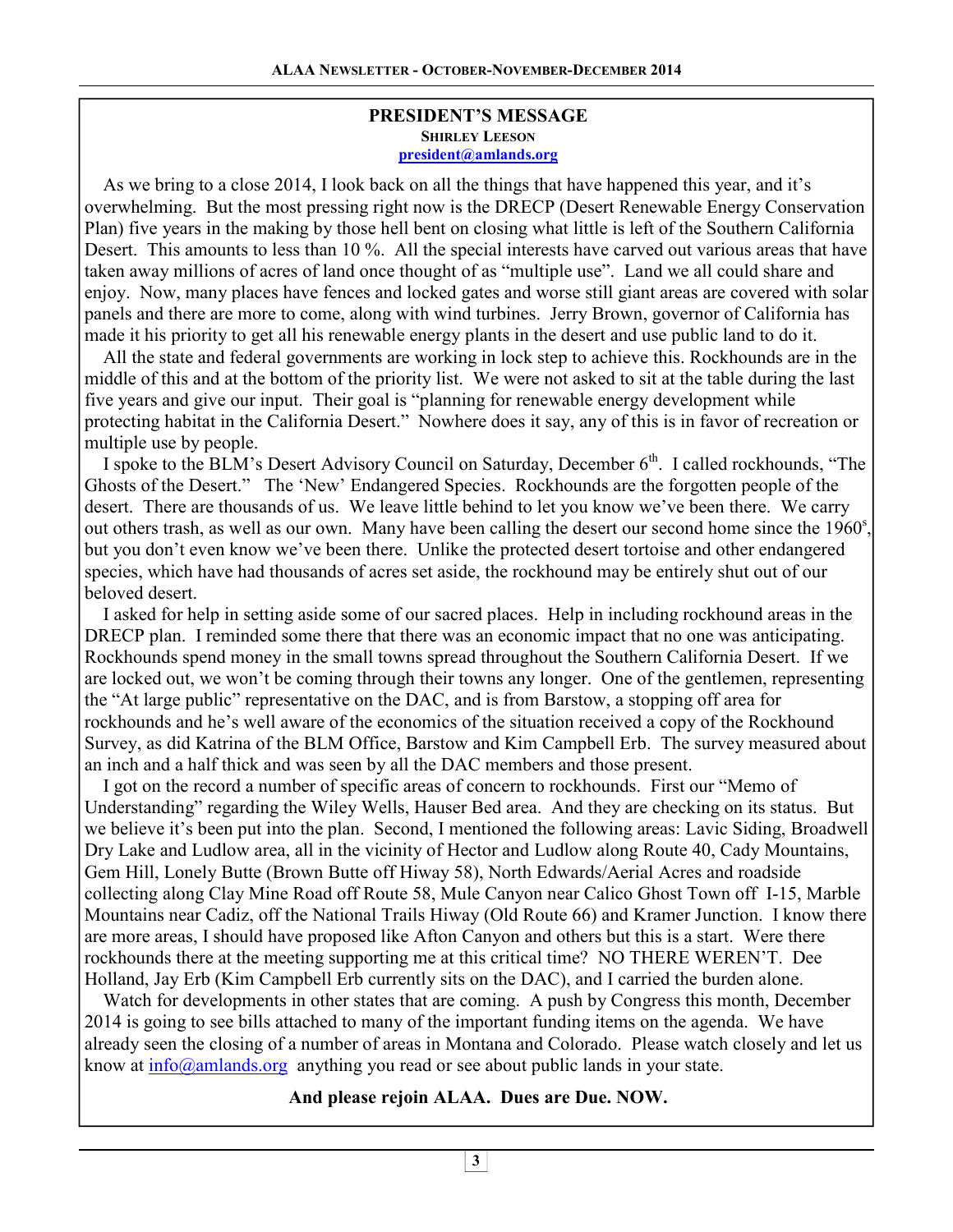# **ALAA MEMBERSHIP**

By Cheri George

 I am happy to have been able to serve as your Membership Chairman this year! ALAA is important to me and to my husband as we have enjoyed our forays out into the wilds to look for interesting rocks and to join friends who are doing the same.

 Many of our "Public Lands" are no longer "Public" there are lots of signs saying "Enjoy your Public Lands" but they don't really mean for us to do that. They mean drive through, go 'oooh and aaah' but keep our bloody hands off. I



am personally affronted by their audacity, and feel that the BLM as well as the Federal Government have no idea what they are dealing with. The Feds make a rule but then they sign the paper and file it away somewhere, all the while the Department of the Interior tells the BLM "just make it up as you go along", a least that is how it feels to me. There are people out there who have filed claims on land to do their mining and metal detecting and looking for just that special something, even they are being pushed around. If a claimant can't search on their own claim, what can they do?

 We have to keep fighting the powers that be and keep writing to our Congressmen and stating our case. We have to keep on going and never give up. After all, these are "OUR PUBLIC LANDS".

 As a member of ALAA you can help by spreading the word and urging your friends and acquaintances to join ALAA. The membership fee is small, and every little bit helps us keep our program going. You will find a membership form on our website at www.amlands.org. Print out several and pass them out. Contact me at lizardwoman3@yahoo.com if you have questions regarding your ALAA Membership.

## **ALAA DUES ARE DUE JANUARY 1, 2015**

This is a reminder to get your dues in by January 1, 2015. We need you now more than ever. Dues are delinquent February 15, 2015. **ALAA is run on the Calendar Year** 

|                        | <b>CURRENT ALAA SCHEDULE for 2015</b>                                                              |
|------------------------|----------------------------------------------------------------------------------------------------|
|                        | <b>• January 23:</b> Quartzsite, Arizona; ALAA Meeting; 7 PM; Quartzsite Alliance Church,          |
|                        | 720 W Desert Vista                                                                                 |
|                        | <b>January 25:</b> Quartzsite, Arizona; CLEAN-UP; 8am-10am; I-10 West of Quartzsite, Tom Wells Off |
|                        | Ramp, South side of Highway                                                                        |
|                        | " April 10-12: NFMS SHOW; Ogden, Utah; ALAA Meeting (Date & Time to be determined)                 |
|                        | <b>June 12-15:</b> CFMS SHOW, Lodi, California; - ALAA Meeting Sat June 14, 2-4PM; Same room       |
|                        | as Directors Meeting - Amy Granat, Mini-Seminar on "Making Comments on Forest"                     |
|                        | Service and BLM area closings relevant"                                                            |
| $\bullet$ Oct 23-25:   | SCFMS, Austin, Texas; Annual ALAA Business Meeting; (Date & Time to be                             |
|                        | determined)                                                                                        |
| $\blacksquare$ Nov 14: | CFMS Fall Business Meeting, ALAA Meeting; (Date & Time to be determined)                           |
|                        |                                                                                                    |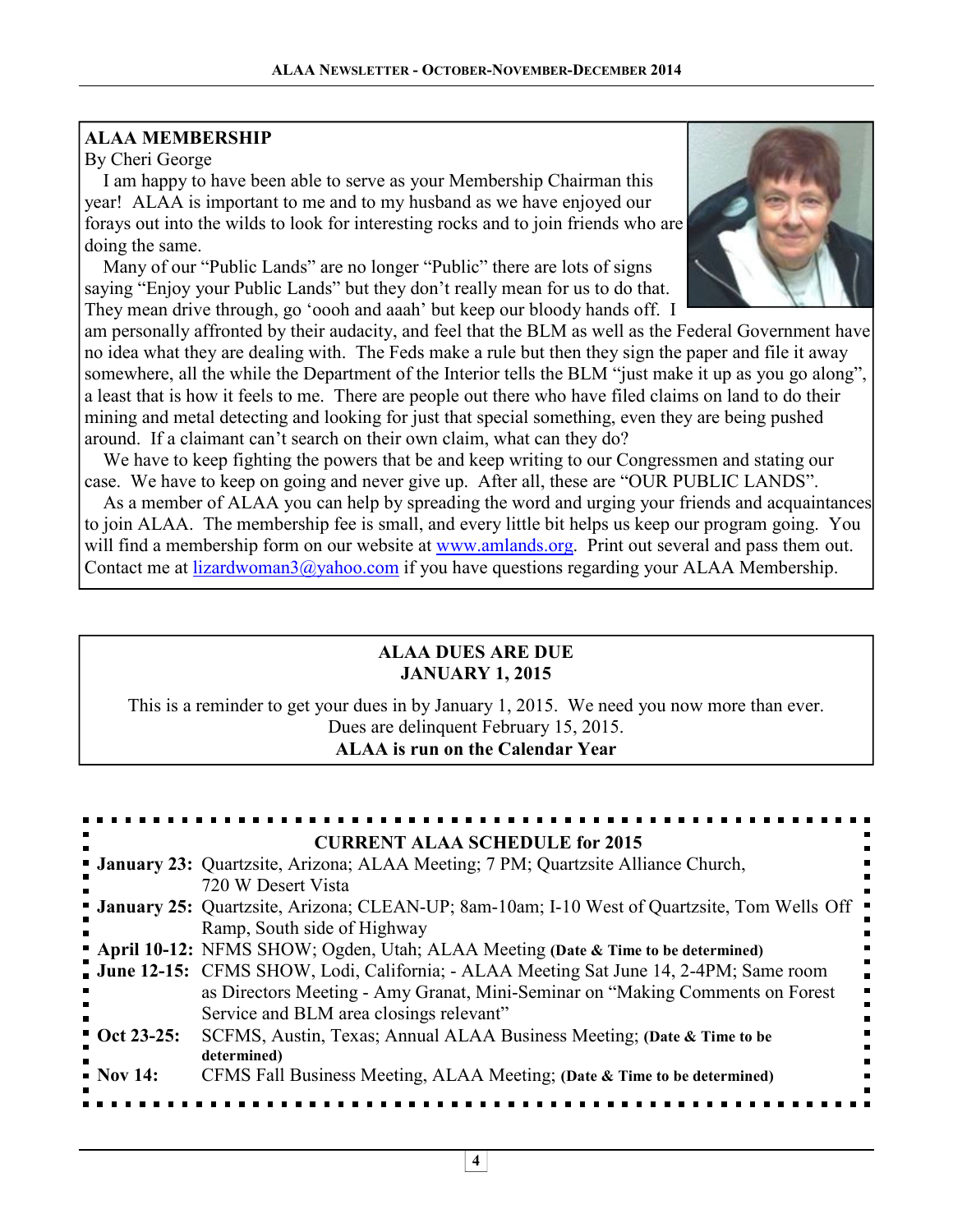#### **ALAA - HERMISTON - REPORT LAUREN WILLIAMS VICE PRESIDENT - AUGUST 16TH, 2014**

 President Shirley Leeson opened the meeting and stressed that it is really up to the club, individual, to do something about 'it'; the closures and all the permits that we are forced to buy to use Our Public Lands.

 ALAA does not have the manpower or budget to keep track of, or comment on **all** that is going on in the United States. Though we are a national organization, we pretty much operate locally. Communicate with ALAA about what is going on in **your area** and what you did about it, if you attended meetings and or wrote letters about your situation. Shirley encouraged us to 'turn in' those individuals who violate the AFMS Code of Ethics, especially those who use industrial equipment to do their digging, and those who dig underneath trees and roads. They do the damage and leave the scars on the land but we, the rockhounds, get the blame. Do not dig in or next to streams, dig away from the streams so that there is no sediment going into the stream. Stay away from active logging operations. Get permission when it is needed, such as private land.

 Next Doug True talked about the closure of Lolo National Forest and Weyerhaeuser forests to Rockhounds because of the scars left by individuals and showed pictures to emphasize the point. Rockhounding in any form is now prohibited in the Lolo National Forest. Weyerhaeuser and Georgia Pacific own a whole lot of Forests in the Northwest and Southeast part of the United States.

 President Leeson said the Forest and BLM are losing about 20 to 25% of their personal due to retirement and other causes. This is the older generation who are being replaced by the next generation of college graduates who only know what they read in books. We need to make ourselves invaluable to the Forest/BLM people by volunteering to help them by giving them information and our time to help them do whatever it is that they want or need to accomplish.

 The meeting right after the ALAA meeting was presented by John George from the Baker City area of Oregon. John said that we need to quote the publications that the government is using to do what we are objecting to, tell them exactly what the problem is that we have with it, and then tell them exactly what we want them to do to solve the problem. No generalizations, no I feel like, no I have been doing this for years. Quote their material, give them detail information on how you want them to fix the situation on your, the public, lands.

 A group comment is not an individual comment. Make them give you the information that they are using, there should be no charge for an "educational organization"; all of your clubs should have this noted in their by-laws. Do not be bashful about mentioning the "Freedom of Information Act".

 Finally, APATHY is what is really killing us. There were 30 people in attendance at the ALAA meeting and only 14 people in attendance at John George's meeting, where he gave out the nuts and bolts of 'how to' talk to your government officials.

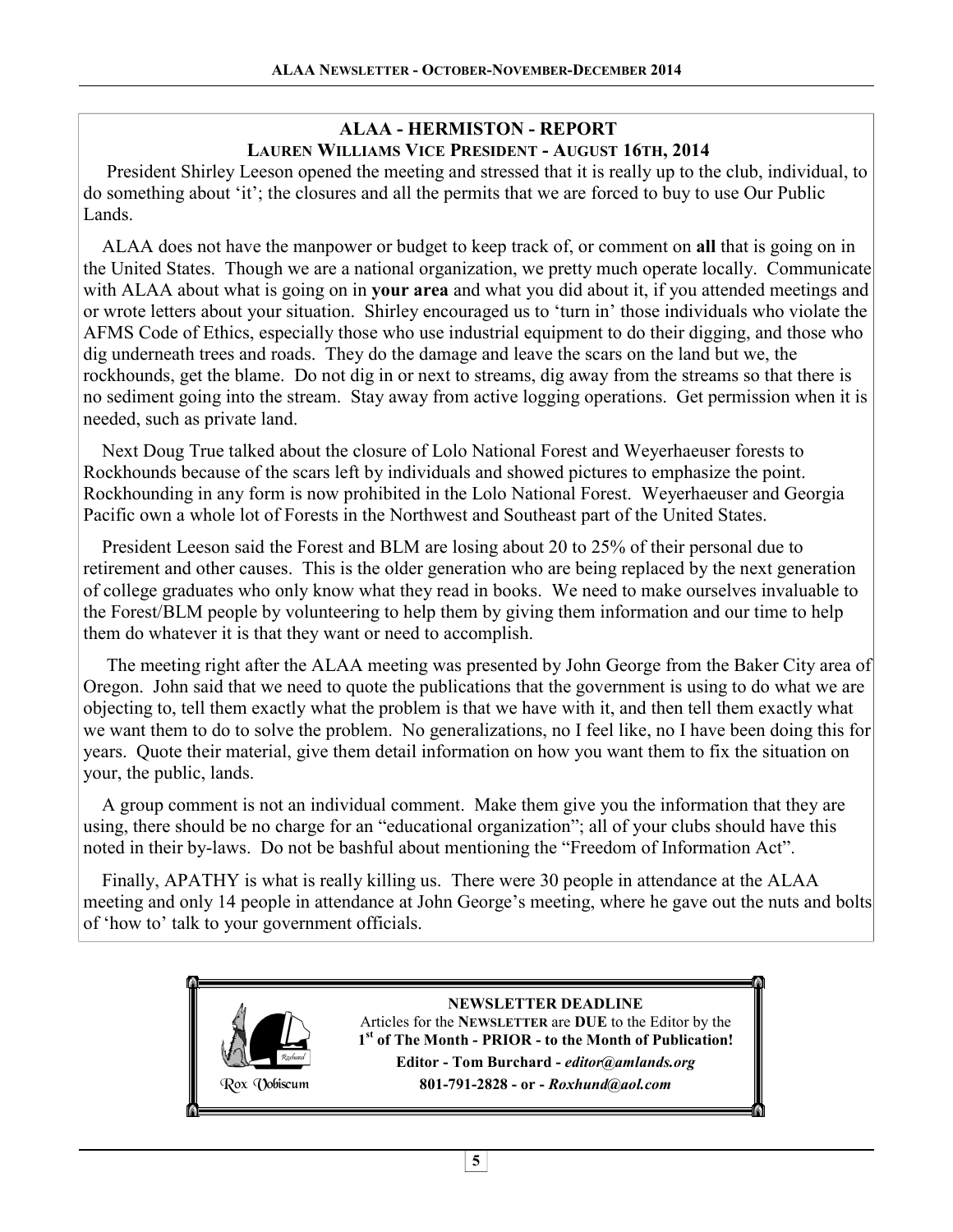# **EVERYTHING YOU NEED TO KNOW TO BE AN EFFECTIVE ADVOCATE IN 6 EASY LESSONS . . . . OR LESS:**

**BY AMY GRANAT, MANAGING DIRECTOR OF CORVA AND ALAA DIRECTOR**

1. Work together: find a like-minded group of people with whom you can share the responsibilities and the efforts. Talk to CORVA, and we will share our knowledge to help get you started in the right direction. As your umbrella advocacy group, we know the right land use agency people you will need to contact. Working together helps share the burden and inspires every member of your group to make a difference, and more people working together helps avoid the dreaded burnout syndrome.

2. Meet your elected representatives at their local offices: many folks forget that politicians live in our local communities and must be accessible to their constituents. Be polite, but knowledgeable about your subject. If your want your local representative to do something or get back to you, let them know you will be contacting them in the future, and be persistent. Leave information for them to read after your visit, and don't forget that their aides and assistants might be the keys to your success!

3. Letter writing campaigns: thousands of generated form letters will not be effective, and many will end up in the round file. Better to write a simple, heartfelt but factual comment on an issue that is important to you. If it is a major problem facing the OHV or ROCKHOUND community, something more serious may be needed, and that's where the CORVA Comments Project will come to your community and teach a class about effective letter writing. There are definitely tricks to the trade, and that's why the CORVA Comments Project was created - to help OHV enthusiasts write substantive and effective comment letters.

4. Making comments at a public meeting, or speaking anywhere in public: there is a simple secret to effective public speaking. Gather your thoughts and ideas in advance and write them down on index cards for reference. Trying to speak off the cuff is a talent most people do not have so be prepared and it will be much easier. Like many other things, the more you do it, the easier it becomes. Don't let fear limit your effectiveness.

5. Trail and maintenance issues or rockhound collecting sites: know who is in charge of the trail system or rockhound collecting sites or your favorite OHV area. If it is a state-owned area, talk to the superintendent and tell them you want to volunteer. Most areas already have groups of people dedicated to trail maintenance through 'Friends' groups or adopt-a-trail programs, but they all have one thing in common; whether you work with the agencies themselves, or through other volunteer efforts, everyone can use your help. Don't forget to contact your local Forest Service District Ranger Office or BLM Field Office and meet their recreation officer. Each agency has someone tasked with working on OHV or rockhounding issues, who will be an important contact. Don't assume you know better than the agencies, but work alongside the agencies and they will be extremely grateful.

6. The five tips above can help steer you in the right direction, but for the modern off-road advocate or rockhound advocate, social media is very important. What you put on social media will reflect on the entire OHV/Rockhound community, so you have the ability to change public perception by placing positive examples of OHV/Rockhound recreation online. Everything is public these days, and often negative images of OHV recreation are used against us in meetings regarding land use policy. Use social media as an opportunity to point out how OHV recreation and motorized access is a positive force for good, and it will help all of us change the course of events in the future.

**One of the most important traits for an off-road or ROCKHOUND advocate is not mentioned above, and it is passion!** Passion for the out doors, and a love of traveling on public land pushes us to keep fighting so opportunities will exist for future generations. Perhaps the most important encouragement I can provide is the knowledge that these simple steps really make huge differences with public land use agencies and do help prevent closures. And perhaps the most reassuring statement I can give you is that CORVA will be with you every step of the way, helping guide you and standing beside you when needed. That's our passion as an organization, and we've never stopped for 45 years.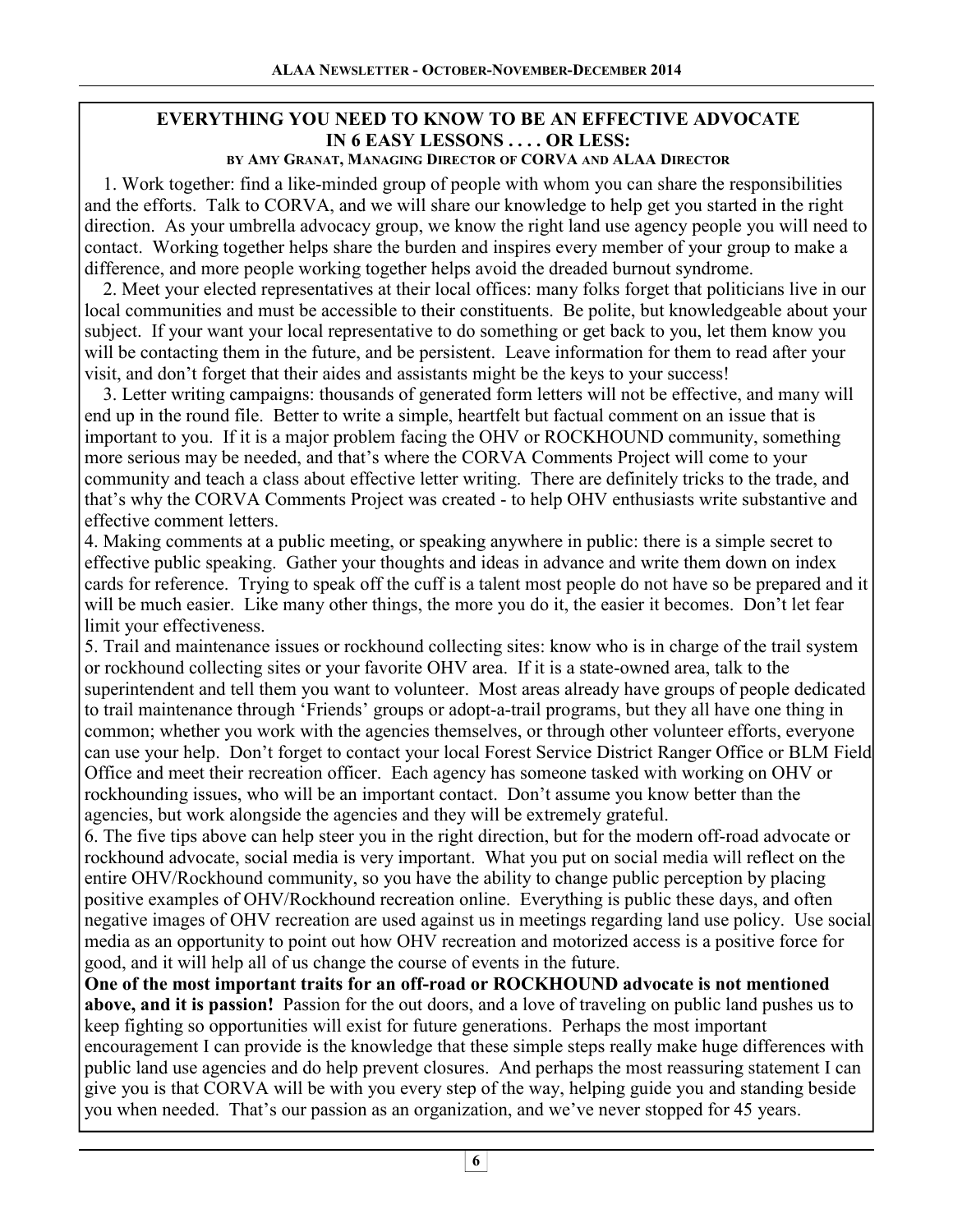# **TIPS & EXAMPLES ON WRITING LETTERS TO GOVERNMENT OFFICIALS**

How to Write Letters to Elected Officials

http://usgovinfo.about.com/c/ht/00/07/How\_Write\_Letters\_Elected0962932964.htm

How to Address an Elected Official (along with sample letters):

http://www.wikihow.com/Address-a-Letter-to-a-Government-Official

Simple Tips on How to Write to Your Government Representatives: http://www.ehow.com/how\_4494417\_write-letter-government-official.html

Sample Letters, whether advocating or opposing legislation, complaining about a policy, or simply writing a persuasive letter to a government official:

http://www.writeexpress.com/government.htm

Why, When, & How to Write to Your Elected Officials: http://ctb.ku.edu/en/table-of-contents/advocacy/direct-action/letters-to-elected-officials/main

A Sample Government Complaint Letter, with Tips: http://www.resumecoverletterexamples.com/letters/complaint/government-complaint-letter.html

Quick & Simple Tips on Writing a Letter to Elected Officials: http://www.ehow.com/how\_2072807\_write-letters-public-officials.html

## **ROCKHOUND SOAPBOX New House Committee Chairs**  *By John Martin*

With the mid term elections over and the ending of the  $113<sup>th</sup>$  Congress, the leadership in the House of Representatives is changing. This change is because of the election, Term Limits and retirement of some of the Representatives. What does this have to do with Rockhounds and Rockhounding? There are at least three new committee chairs on committees that have direct impact on your public lands where most Rockhounds pursue the hobby of collecting Rocks, Minerals and Fossils. What happens in these committees has a direct bearing on how collecting on you public lands will be affected. Three House committees are of particular interest to us: The House Natural Resources Committee; the House Agriculture Committee; and the House Oversight and Government Reform Committee.

 Rep. Rob Bishop (R-Utah) will become the new Chairman of the House Natural Resources Committee. The House Committee on Natural Resources, chaired by Rob Bishop of Utah, considers legislation about American energy production, mineral lands and mining, fisheries and wildlife, **public lands**, oceans, Native Americans, irrigation and reclamation. The Committee is comprised of 47 Representatives, 26 Republicans and 21 Democrats. Click here http://naturalresources.house.gov/about/ about/jurisdiction.htm to read more about the Committee's specific jurisdiction.

 Rep. Mike Conaway (R-Texas), will become the next chairman of the House Agriculture Committee. The Agriculture Committee is important to us because it has jurisdiction over the U.S. Forest Service. Your US Forests are a major factor in the Hobby of Rockhounding in many parts of the country. The decisions of this committee will have a major effect on how Rockhounding in your National Forests is conducted. Click here http://agriculture.house.gov/about/jurisdiction-committee to read to read more about the Committee's specific jurisdiction.

 Finally, the House Oversight and Government Reform Committee will have a new Chairman, Rep. Jason Chaffetz (R-Utah). Of particular interest to us is the fact that Rep. Chaffetz will be establishing an Interior Oversight working group, possibly a subcommittee, to focus on the **Bureau of Land Management** and the **National Park Service**, as well as the **U.S. Forest Service**. Chairman Chaffetz will be coordinating closely with Chairmen Bishop and Conaway similar efforts. Click here http://oversight.house.gov/ to read more about the Committee.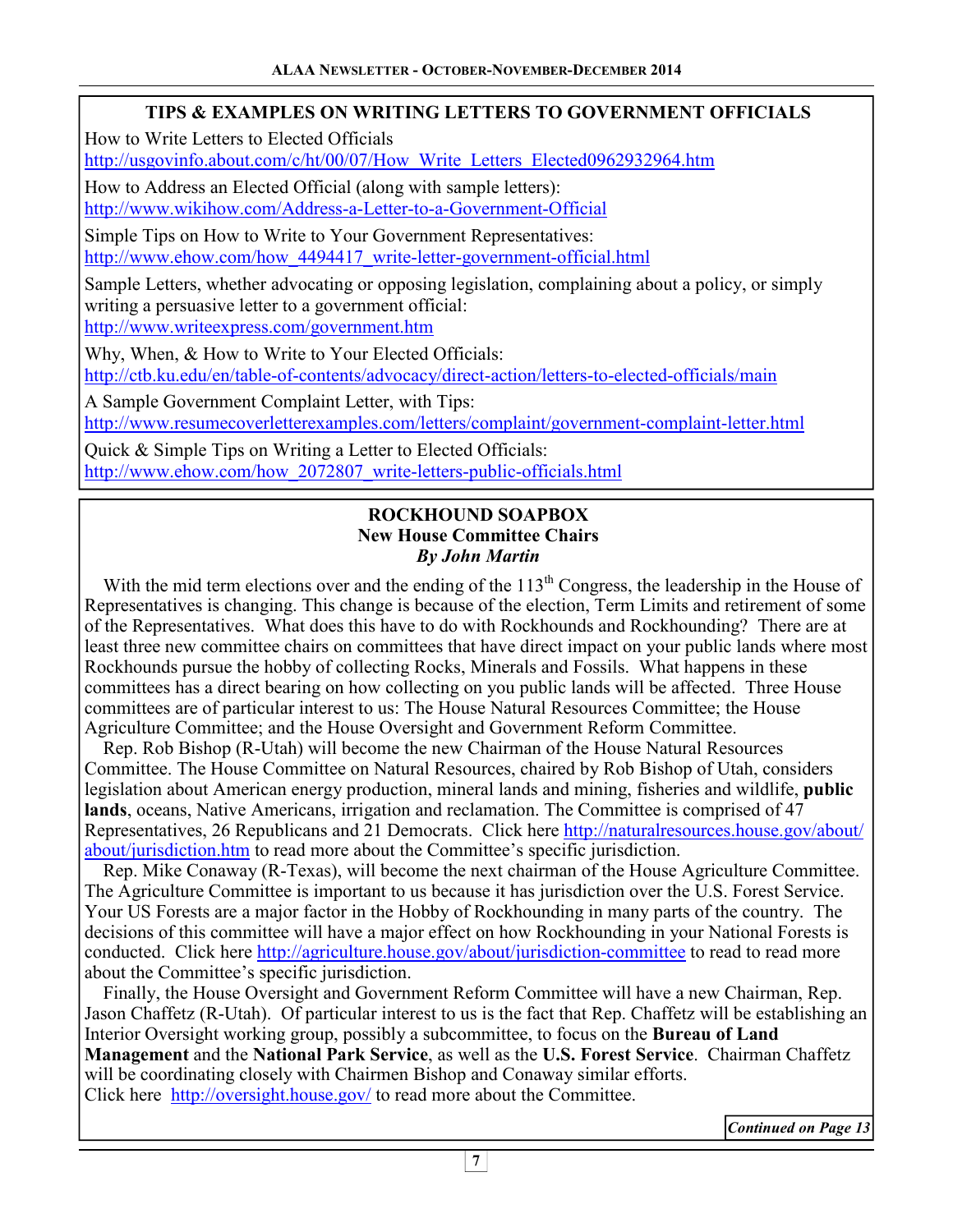## **LOSS OF COLLECTING OPPORTUNITIES BY RICHARD JAEGER - AFMS PRESIDENT 2014**

 One of the concerns of many in our hobby is the loss of collecting areas. Sometimes, government regulations which may be unwise, confusing, or unevenly enforced are a real problem. This has certainly been pointed out by Mike Nelson in his articles in the AFMS Newsletters as well as in articles by Shirley Leeson and others in both the AFMS and ALAA Newsletter. However, sometimes, we ourselves are our own worst enemies in regards to the loss of collecting opportunities. I want to give some examples of situations of which I am aware.

 Over the years I have heard a number of rockhounds from area clubs, including my own, brag about bringing back a thousand pounds of material when, if fact, they might only use five or ten pounds the rest of their life. After awhile those collecting sites become exhausted and there is little or nothing left for future generations of rockhounds to collect and enjoy. Please, take what you need, but leave something for the next person to have the experience of finding. Now, in the Tulsa area, we frequently have fossil collecting sites uncovered in preparation for the building of a housing addition, shopping area, new highway, etc. In such a case, you and members of your club might as well collect all you can since the site will soon be covered up and lost. Extra material can always be used for grab bags, games for kids at your rock shows, presentations to school or scout groups, etc.

 Weyerhauser has large tracts of forest land in McCurtain County in Southeastern Oklahoma which contains an abundance of quartz crystals. They permitted groups of rockhounds to use their network of logging roads and collect those crystals. However, when they were logging or replanting, they would close off access to those particular areas. Unfortunately there was one rockhound who considered the area his personal collecting area and would ignore such closings, bypassing gates or perhaps, I am told, even cutting locks. His actions caused Weyerhauser to completely close their property to collecting. Fortunately, as time has passed, they are again allowing collecting.

 Another case was the Dolese quarry at Richards Spur in Southwestern Oklahoma which has abundant Permian Age amphibian and reptile fossils. Rockhound groups could schedule collecting trips on Sundays when the quarry was not in operation and successful collecting was always assured. Their one rule was that specimens were not to be taken out for commercial purposes. Unfortunately, a couple of weeks after one group of rockhounds collected there, the specimens began appearing for sale on E-bay. This action has caused the site to be closed to rockhound groups although university and museum groups can still arrange to collect. Our Public Lands Access Chairman for Oklahoma, Bill Lyon, is working to try to get rockhound groups allowed back in and hopefully he will be successful.

 After the Rocky Mountain Federation Show & Convention in Bismarck, North Dakota in l989 one of the field trip collecting sites was on private property for fossil ginkgo leaves and other plant fossils. An exceptional site, but, just a short time after that, someone or group got on the property at night and took out a large amount of material and left a couple of huge holes in the ground. This action caused the farmer to close the site, put a large fence around it and post it. I checked with Russ Oliger, our RMFMS North Dakota State Director, to find out the current status. He tells me that the site is still closed and it was never found out who was responsible.

 Those are just few examples of how we are sometimes our own worst enemies when it comes to loss of collecting opportunities and, unfortunately, it sometimes takes only person to ruin things for the rest of us. The AFMS has a 'Code of Ethics', also adhered to by the ALAA, which tells us how to respect both private and public property on which we are permitted to collect; you will always find this 'Code' printed in the AFMS Newsletters.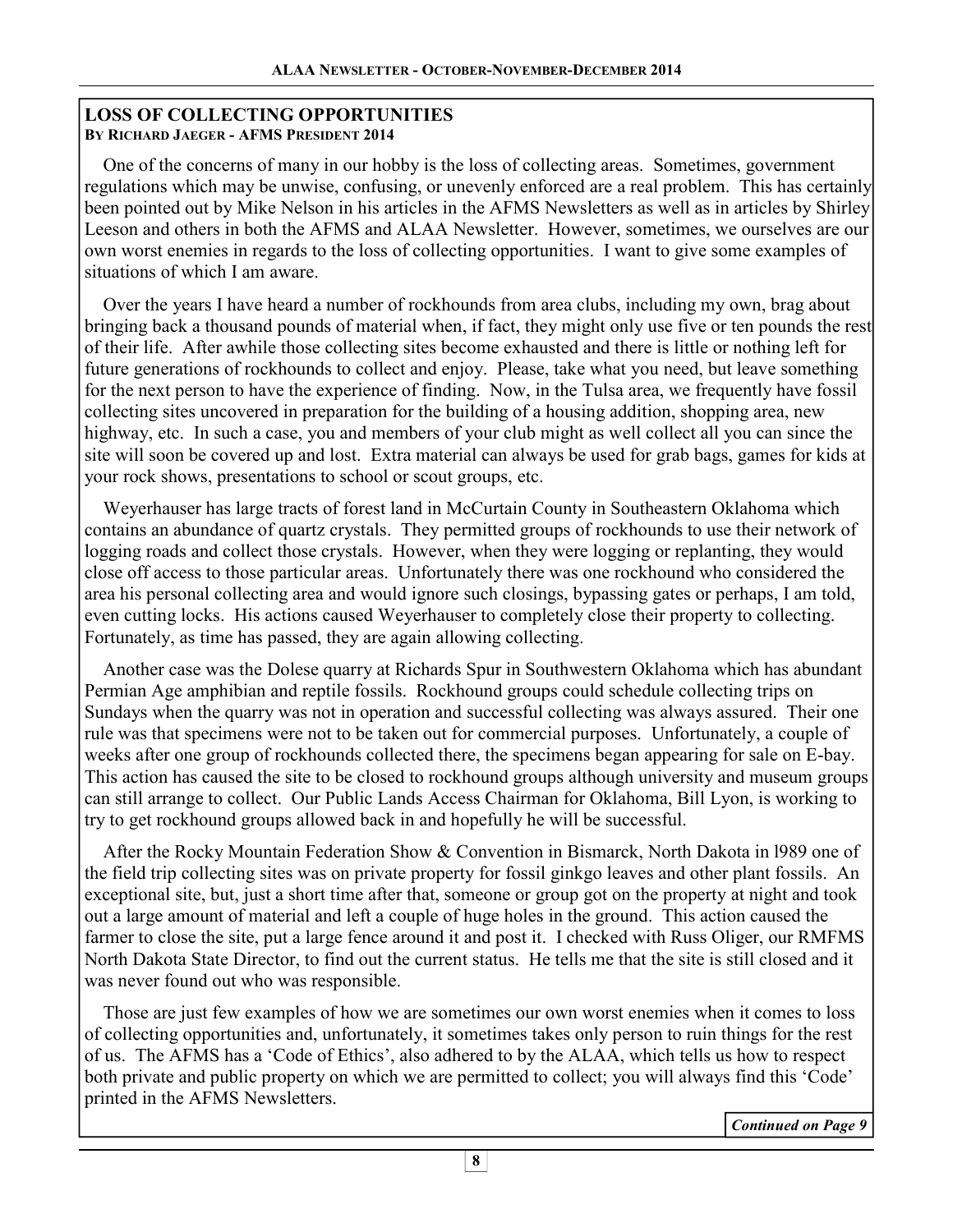#### *"Loss of Collecting Opportunities" - Continued from Page 8*

 Please read it, share it with other members of your club, and follow it. Let's not do anything to cause the loss of collecting opportunities.

 I would like to see the AFMS Code of Ethics reprinted in every club bulletin, and discussed at a club meeting, as least once a year.

#### **RECREATIONAL LAND USE VERSUS GOVERNMENT/ACADEMIC EXTREMISM BY JIM URBANIAK - SEPTEMBER 19, 2014**

 One concern as an earth science enthusiast, who enjoys leading and going on field trips, is the dramatic increase of state and federal public lands management oversight that has been taking place in recent years. Because of my work in the federal services and my networking with professional and academic earth science people in an effort to secure monthly lecturers for the Oregon Agate and Mineral Society, I have gotten to know many academics, fish and wildlife professionals, BLM and Forestry Service representatives in the federal services really well. The old school folks get the whole thing between balancing environmental stewardship and recreational land use. What is a disturbing trend though is the number of new college graduates entering these services who are being taught (in a bubble, it seems) that ALL recreational use is bad and ALL public lands should be closed off for any use whatsoever.

 My way of thinking is this is akin to having a living room in your home in which everything is covered in clear plastic and no one is allowed to enter the room, lest they get anything dirty. UNITED STATES NATIONAL AND STATE FORESTS ARE NOT HERMETICALLY SEALED MUSEUMS! I often feel as though we are fighting a pitched battle against certain individuals who have cut themselves off from the real world, as they send their believers-soldiers into the field to do battle on their behalves.

 Don't get me wrong, I am a conservationist. I do believe there are people who are out there doing considerable damage to popular recreational areas. I also believe though that these individuals are in a very small minority, will continue to destroy public and private lands regardless of whether they are violating laws or common sense for the sake of their own greed and short-sighted self-centeredness. I do also believe though that a balance can and must be struck in most everything. This new mentality on the part of over-exuberant environmentalists and public servants does not reflect balance at all. One of the ways our local earth sciences club has approached this though has been to bring the geology professors (and their students) and public servants into our meetings to give presentations on their particular expertise. The benefit has been that they have discovered we are not a bunch of dumb hillbillies but knowledgeable and conscientious earth science enthusiasts with a real concern for lands stewardship. I think it is making a difference locally but we need to broaden that impact out beyond our immediate scope of influence. I want to know what other earth science clubs and other recreational organizations for that matter are doing to encourage the professors, students and public servants to participate in their meetings. We are really beginning to develop some high-level academic and government support through dialog and a growing mutual respect and I believe that this extremism mentality can be overcome through the amateur and academic communities engaging in building shared interest in each others activities. We, the amateurs, learn from the academics, and they in turn realize that we are also stewards of the land and students who can be taught in the field instead of a lecture room. We all have a responsibility to watch out for and attempt to address issues with those very few individuals who choose to disregard any sense of ethical obligation to the recreational community at large, not to mention their overt willingness to break laws and behave stupidly.

When these matters of recreational land use reach the point of becoming laws *Continued on Page 10* 

```
9
```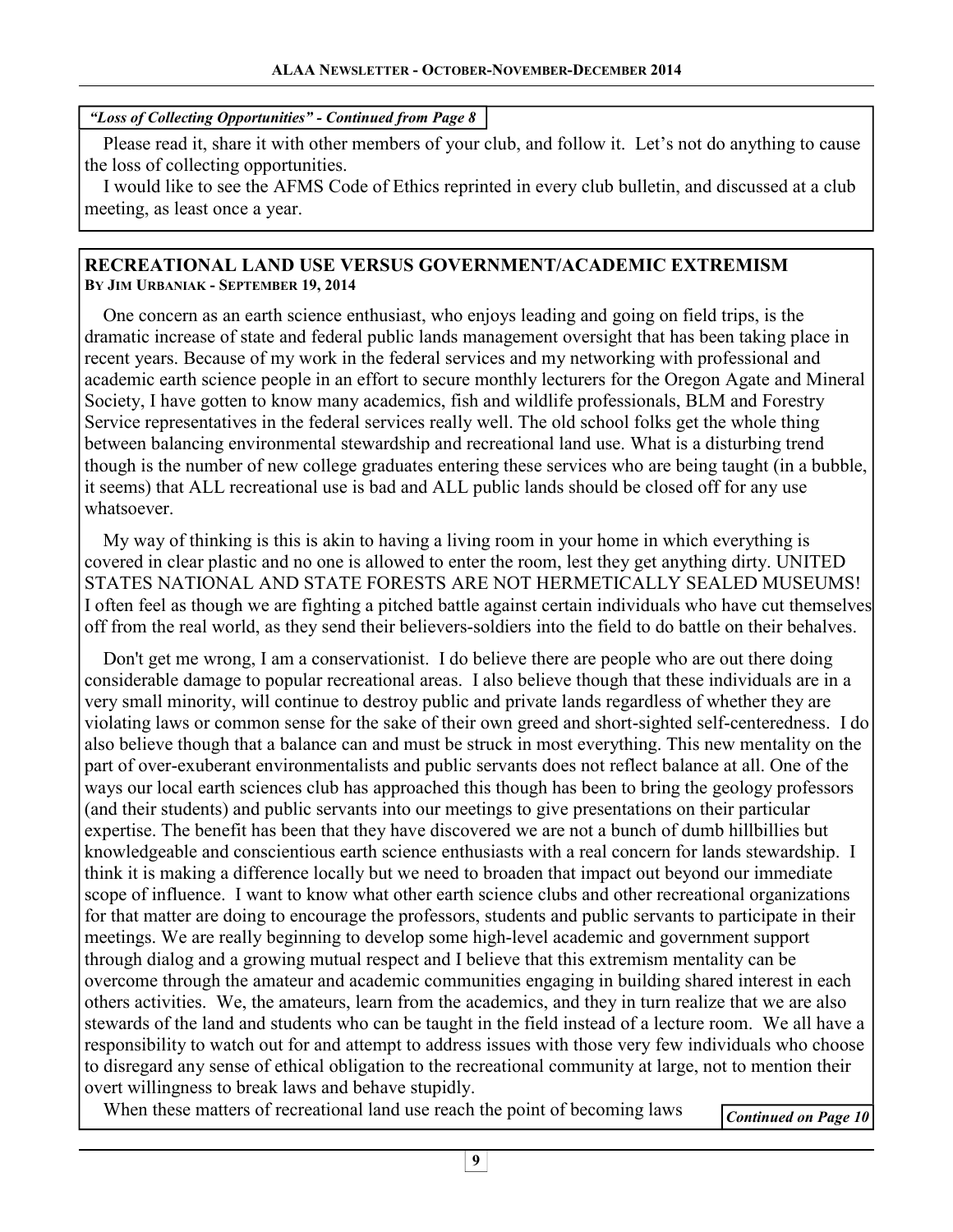# *"Recreational Land Use . . ." - Continued from Page 9*

against rockhounds and other recreationalists, it results in a situation of too little, too late and we stand a better chance of keeping the tide from rolling onto a beach then overturning land use laws. Our best bet is not to end up in a position of getting into a legal fight with Uncle Sam but rather identifying those within the with a direct involvement in these actions and attempting to build relationships with them. The biggest challenges I see, which I think are completely understandable, are as follows:

 1) Lack of money on the part of the rockhounding/recreational community to effectively hire full-time representation to do the manual labor required to continuously monitor land use actions, not to mention fight land use decisions in court.

 2) Recreationalists who have the time and inclination to volunteer to monitor actions, show up for public hearings and write in on developing issues. 3) Taking on 'public servants' who are highly focused on a specific area of land and know how to wield legal tools to their private mission – vs. - a bunch of rockhounds who are highly disorganized, dysfunctional (sometimes), spread too thin (always) and are sometimes intentionally kept in the dark by government representatives and academics on a crusade to shut down wildlife areas to the public. I think we are fighting a pitched battle unless someone has the talent, strength of character and time to take on this important cause. I am reminded by one of my good friends and mentors though that "we are all volunteers here."

With that said, I wonder what best practices we as a recreational community can learn from groups in each state. Again, there is the matter of volunteers being able to make the time commitment to research this matter further.

 My opinions are my own and don't necessarily represent the opinions of others on this matter. But I like to think we all share the same sentiments.  $\div$ )

Best Regards, Jim Urbaniak President, Oregon Agate and Mineral Society

# **BLACK HILLS FEES**

 They are now charging fees, premium passes for day use in the most popular areas of the Black Hills! This is to alert visitors from other state that come to the Black Hills. **JAN BAUMEISTER, RMFMS PLAC AND ALAA SOUTH DAKOTA REPRESENTATIVE**

U.S. Forest Service – News Release Date: 11/24/14 Black Hills National Forest Public Affairs Office 1019 N. Fifth Street Custer, SD 57730 Voice (605) 673-9216 Web: http://www.fs.usda.gov/blackhills Contact: Scott Jacobson, (605) 673-9216 or cell (605) 440-1409

# **2015 Forest "Day Use" Passes on Sale - One day only - Friday December 5, 2014**

 Custer, SD - On December 5, 2014, day use passes for entrance into many Black Hills National Forest recreation locations for the 2015 season will be available for half price at several Black Hills National Forest offices including, the Bearlodge Ranger District office in Sundance, WY, the Northern Hills Ranger District office in Spearfish, SD, the Mystic Ranger District office in Rapid City, SD and the Forest Supervisors office in Custer, SD. This is a one day only sale.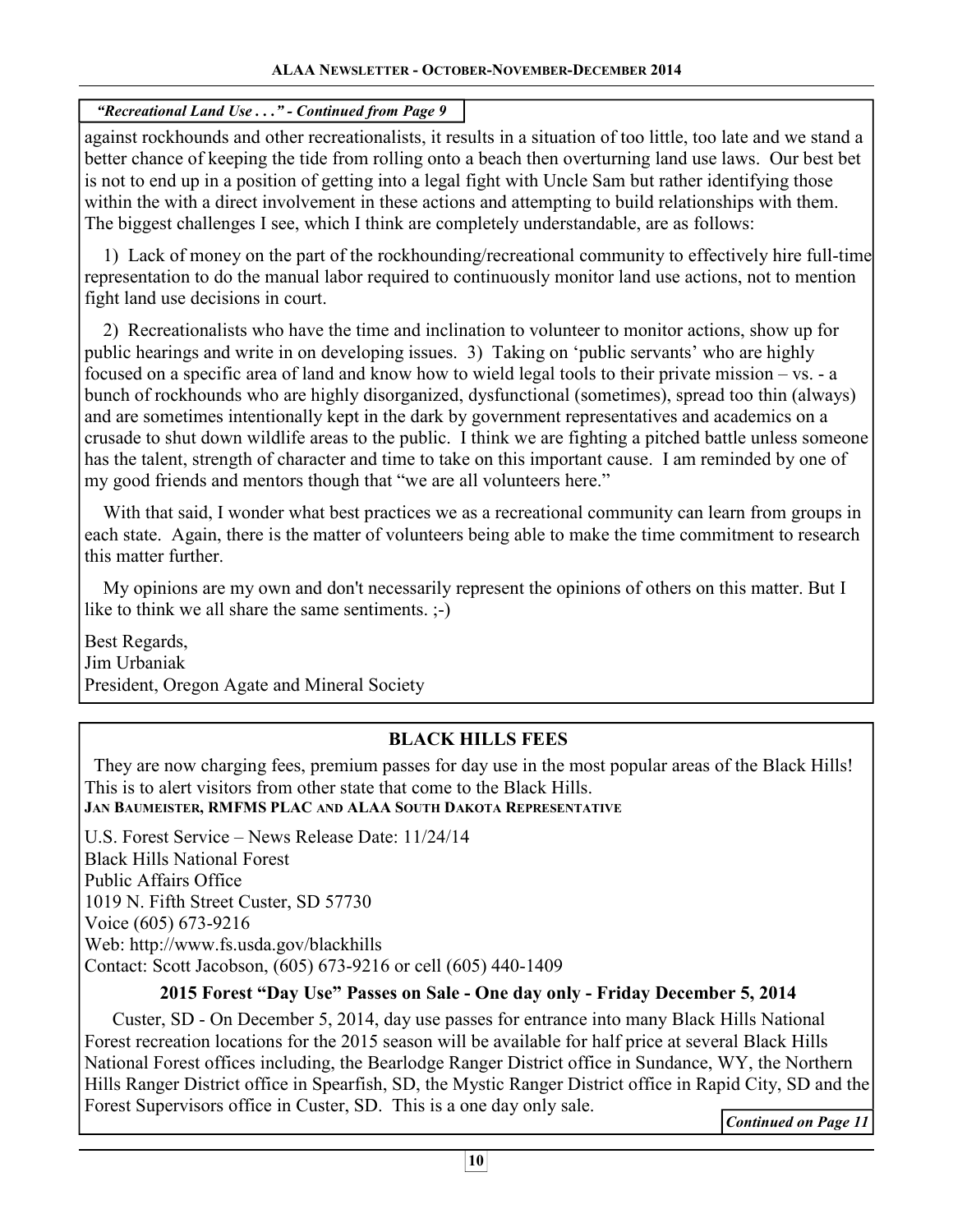## *"Black Hills Fees" - Continued from Page 10*

 The Premium passes, which includes the Sheridan and Pactola lake complexes, will be \$15 (regular \$30), and the Standard passes, which are for all FRM operated day use areas except the Sheridan and Pactola lake complexes, will be \$10 (regular \$20). These passes are for USDA Forest Service facilities located within the Black Hills National Forest fee areas and should not be confused with South Dakota State Park Passes. Requests made by mail with postmarks between Dec. 3-5: to: FRM, PO Box 1168, Hill City, SD, 57745; will also be honored. Please include a check for the appropriate amount. No other discounts will be accepted with this offer and those with senior or access discounts can receive this reduced price any time.

#### **WHAT IS WILDERNESS? WHATEVER THEY SAY IT IS**

 *I read Amy Joi O'Donoghue's Loss of Freedom article "Court rejects monument complaints" in the Utah Deseret News dated April 14th 2009. I read this with interest because I love to explore the back roads of Utah. I will be 79 next month and don't get around like in the old days. Hiking 100 miles in the Sierra's was a good two weeks outing. My interest comes from noticing two things that are happening in our country. One is the meaning of Wilderness and the other is the way courts are making laws and not interpreting them.* 

 Well I am 84 now and according to this article in the Deseret News that was published this year http:// www.ksl.com/index.php?sid=31109039&nid=148&title=moab-land-planning-process-explained-invideo the Moab BLM is proposing another new change that strengthens a regional BLM office's ability to make changes without Congressional authority on a line item basis.

 This means that what I wrote in 2009, has not changed and in fact this type of change has been going on since 1976 when the original Travel Management Plan (TMP) was written into law by congress. Now we have another new change that strengthens a regional BLM office's ability to make changes without Congressional authority or Presidential designation.

What is wilderness, whatever they say it is? What is public land, whatever they say it is? I remember back in 1976 the first discussions were about the definition of a road which was made to try and get more areas into wilderness. Then there were things like the Spayed Toed Frog that threatened to close Glamys Dunes until it was brought to their attention that it lies dormant in the dunes until there is a heavy rain once every 10 years or so. This was done to restrict public land to a select few and the elite. They use the excuse "it is saved for my grandchildren" well I say what about me and my children, grandchildren and great-grand children now.

Here is some of the history of the changes that have been made to the original 1976 TMP;

| Travel Management Plans (TMP)    | Areas of Critical Environmental Concern (ACEC) |
|----------------------------------|------------------------------------------------|
| Visual Resource Management (VRM) | Special Management Areas (SMA)                 |
| Wilderness Area (WA)             | Wilderness Study Area (WSA)                    |
| Wild and Scenic Rivers (WSR)     | Wilderness Characteristics (WC)                |

 All of these restrict travelers like Rockhounds, Four wheelers, and the Public to travel. But the BLM, FS, the elite and a select few can travel these areas. At one time only Congress and the President could do this.

 I urge everyone to look up each of these acronyms on Wikipedia to understand the duplication and effort that is made to close out the PUBLIC. Also note that I have not included the Endangered Species and other environmental concerns that have been contrived to close out the PUBLIC from Public Land.

John A. (Jack) Johnston J4x4jj@comcast.net Utah 4 Wheel Drive Association (U4WDA) Treasurer, Land Use Assistant ALAA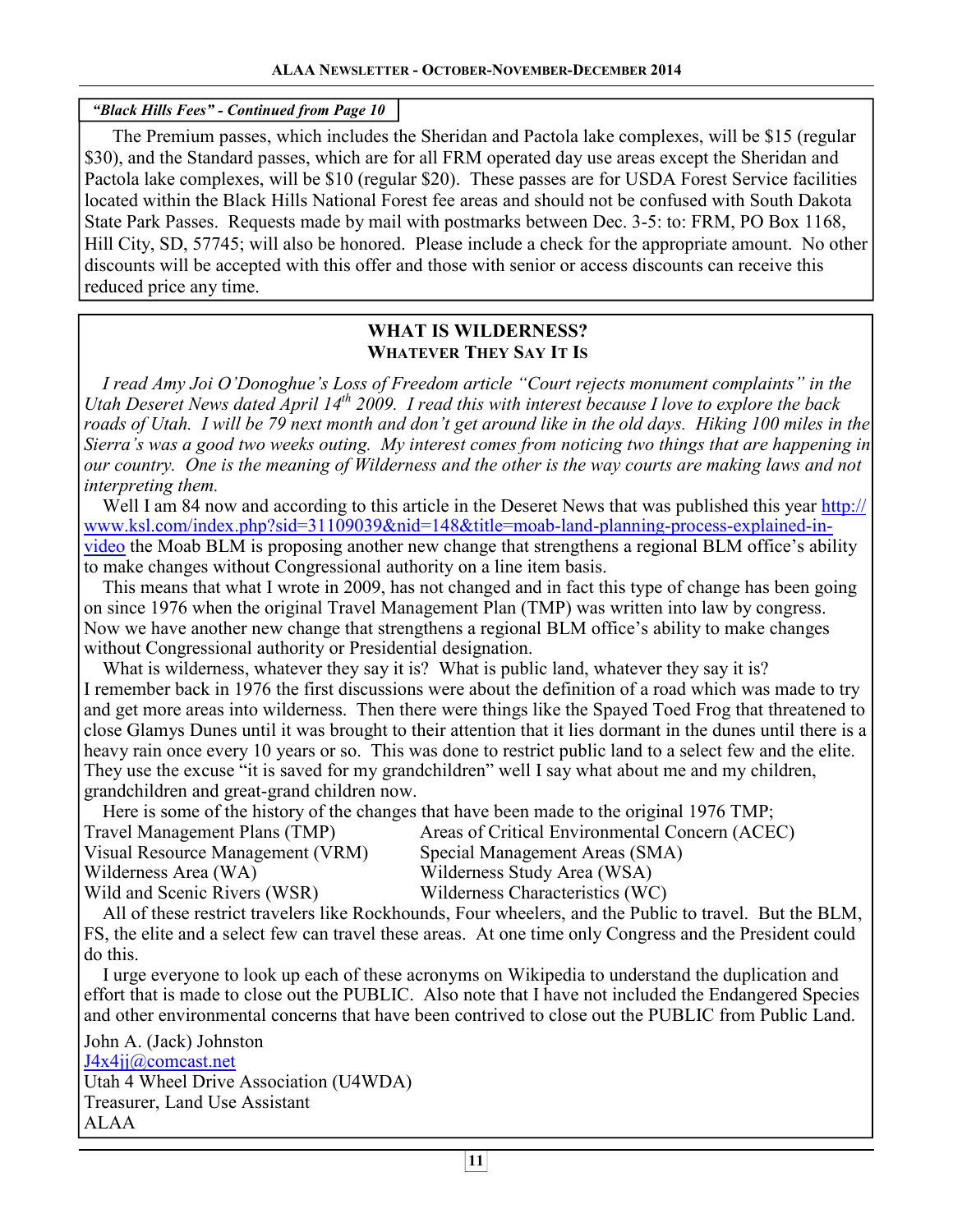## **NEW WILDERNESS IN MONTANA AND WHY CITIZENS FOR BALANCED USE - NEWS**

 After seeing the actions in Washington D.C. this last week it would seem that our Montana representatives have abandoned our state. CBU has always been opposed to new wilderness and land of no use and we will continue to fight for multiple use recreation, active forest management, and responsible resource development on our current federally managed public lands. We say current because maybe it is time to start an orderly transfer of these public lands back to the states for us to effectively manage them in a way that benefits our state and our communities.

 CBU is well connected to many groups in the D.C. arena. These organizations help us keep informed on what is coming and help all of us in having our voices heard. When the Defense Spending Bill was starting to move through Congress we were watching it very closely. During this process we were able to follow its activity with help from legislators and other organizations.

 So what really happened and why did Montana get more wilderness and why does it look like our legislators abandoned the people of Montana? The answer is somewhat complicated but in an effort to keep our members and supporters educated and informed we provide the following information.

 After the election the Democrats knew they were leaving the majority in both houses. The Defense Spending Bill was a must pass piece of legislation and they knew it was going to be their last opportunity to attach their pork in order to get some things they wanted. Interesting enough was the fact that Senator McCane was the first to attach his pet project to the Defense Spending Bill as a member of the Armed Services Committee. His bill opened a large copper mine in his state producing 6,000 new jobs.

 Then the environmental groups became enraged and wanted something in return. Up jumped Senator Tester and added his Forest Jobs and Recreation Act to the bill and another 650,000 acres of new wilderness in Montana. CBU worked hard with our lone Representative Daines to have this legislation removed and no one worked harder than Congressman Daines and in the end his efforts got the FJRA removed. In return for removing the FJRA, the Rocky Mountain Front Heritage Act was inserted and the tribute to Max Baucus was put in place.

 As the bill continued to move forward during the last few months, it changed in shape and form almost on a daily and hourly basis. Negotiations on bill language, what was in and what was out, remained a question and CBU continually tracked the movement of this bill. We did not know exactly what was in this bill until the press release on the day it was introduced into the House.

 Senator Walsh was not a real player in this legislation as you can guess but Senator Tester was and so was Representative Daines. Now the final bill seems to show our legislators standing arm in arm on the stage supporting this bill but in truth Senator Tester tried for 650,000 acres of new wilderness and was not happy on the stage because his FJRA was removed and Representative Daines was forced to be on stage because 4 of the bills inserted in the Defense Spending Bill helping Montana were authored by him and Senator Walsh was just they for a picture, he had no clue.

 Are we happy? No. But it could have been worse because with or without opposition from our legislators, this bill was going to pass with PORK and a vote against funding our military would have been devastating to all our veterans and service personnel so no matter what was in or out of this bill it was going to pass.

 Rocky Mountain Front Heritage Act: Adds approximately 67,000 acres to the Bob Marshall and Scapegoat Wilderness Areas and designates roughly 208,000 acres of adjacent federal land as a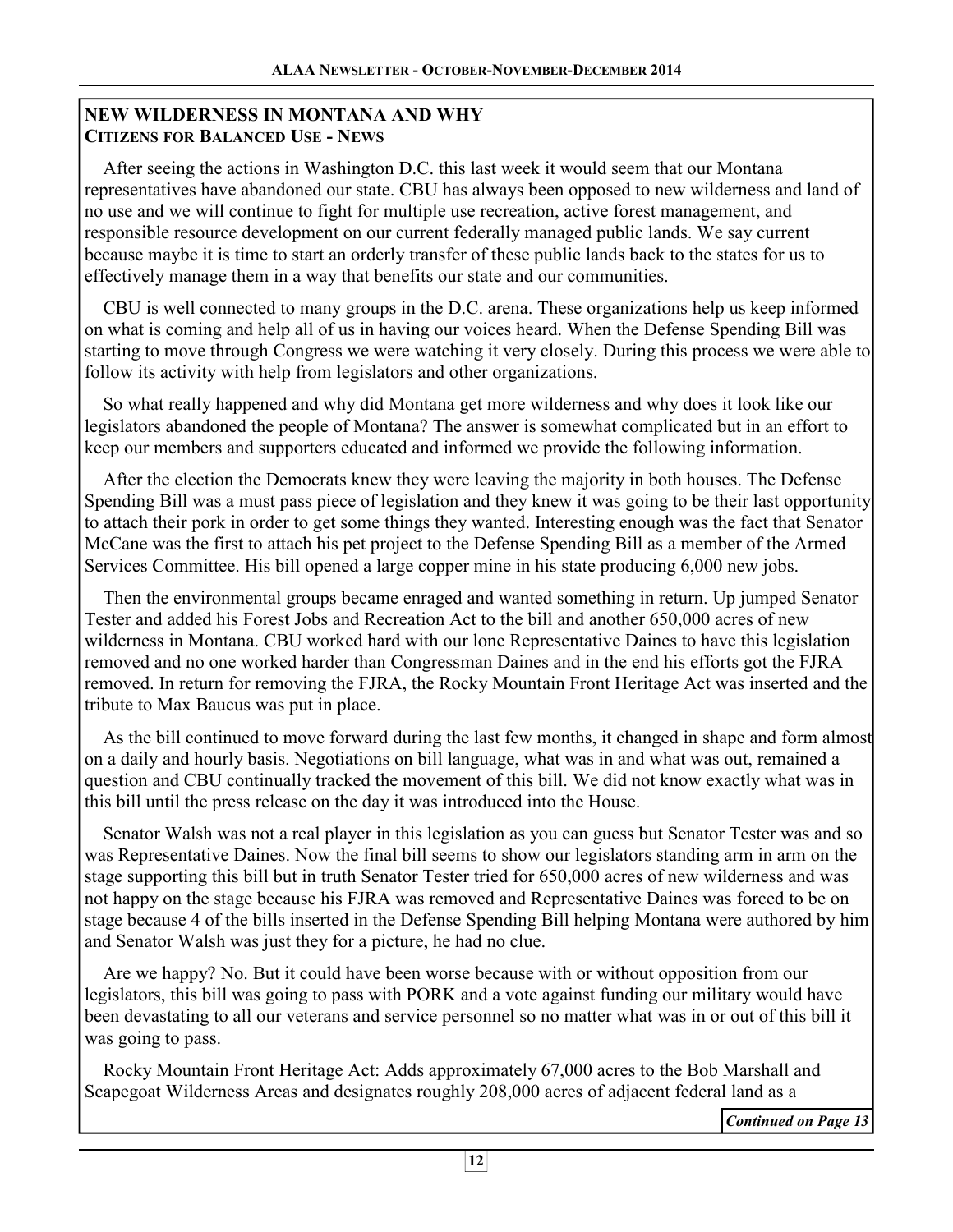*"New Wilderness in Montana . . ." - Continued from Page 12* 

Conservation Management Area. The bill protects existing agricultural uses, prohibits management of a buffer zone to the Conservation Management Area, and protects valid and existing mineral rights. Additionally, the bill will release the Buffalo Creek and Zook Creek Wilderness Study Areas, approximately 14,000 acres. Finally, the bill would require a new assessment of oil and gas potential in the Bridge Coulee and Musselshell Breaks Wilderness Study Areas.

 Additionally there were several National Parks that were designated but the majority of these are very small. Here is a list:

Sec. 3031. Blackstone River Valley National Historical Park.

Sec. 3032. Coltsville National Historical Park.

Sec. 3033. First State National Historical Park.

Sec. 3034. Gettysburg National Military Park.

Sec. 3035. Harriet Tubman Underground Railroad National Historical Park, Maryland.

Sec. 3036. Harriet Tubman National Historical Park, Auburn, New York.

Sec. 3037. Hinchliffe Stadium addition to Paterson Great Falls National Historical Park.

Sec. 3038. Lower East Side Tenement National Historic Site.

Sec. 3039. Manhattan Project National Historical Park.

Sec. 3040. North Cascades National Park and Stephen Mather Wilderness.

Sec. 3041. Oregon Caves National Monument and Preserve.

Sec. 3042. San Antonio Missions National Historical Park.

Sec. 3043. Valles Caldera National Preserve, New Mexico.

 Again, CBU is very disappointed in how Congress acted in jamming these bills into a must pass Defense Spending Bill. We are saddened for the people close to the Rocky Mountain Front and the further restrictions and closures they received. We are angry that these political stunts are pulled and we are frustrated by all the thousands of miles driven and the hundreds of hours spent by our members and supporters in fighting this bad legislation. The Rocky Mountain Front wilderness bill was opposed by local government, recreation, agriculture and resource groups and in the end we lost. But it could have been worse.

 If we had more control over these lands, rather than the D.C. bureaucrats, these actions would not occur. This should wake up everyone to the fact that Washington D.C. does not give a hoot about us. The East and West coast members of congress are all about themselves and know little to nothing about the need for active management of our lands and the need for the resources that come from these lands to fuel and protect our nation. The environmental groups buy off many of our Senators and Representatives with their mega bucks and but we will continue to fight to keep our property and personal freedoms.

*"Rockhound Soapbox" - Continued from Page 7* 

Click here http://oversight.house.gov/wp-content/uploads/2013/12/OGR-Committee-Rules-113th-Congress.pdf to read the rules and the Committee's specific jurisdiction.

 Every Rockhound who reads this should become familiar with these 3 Committee Chairs and the committees. All Rockhounds whether an individual, member of a Club or Society or a Federation needs to contact these elected Representatives and let them know you are here and you enjoy Recreational Rockhounding on your Public Lands. Let them know your concerns about Access to your collecting areas and you want to preserve these collecting areas for Recreational Rockhounding for future generations of Rockhounds. Let them know that you are but one of millions of Rockhound in the United States of America who use these Public Lands for Recreational Rockhounding. Let them know that Rockhounds are good Stewarts of Public Lands.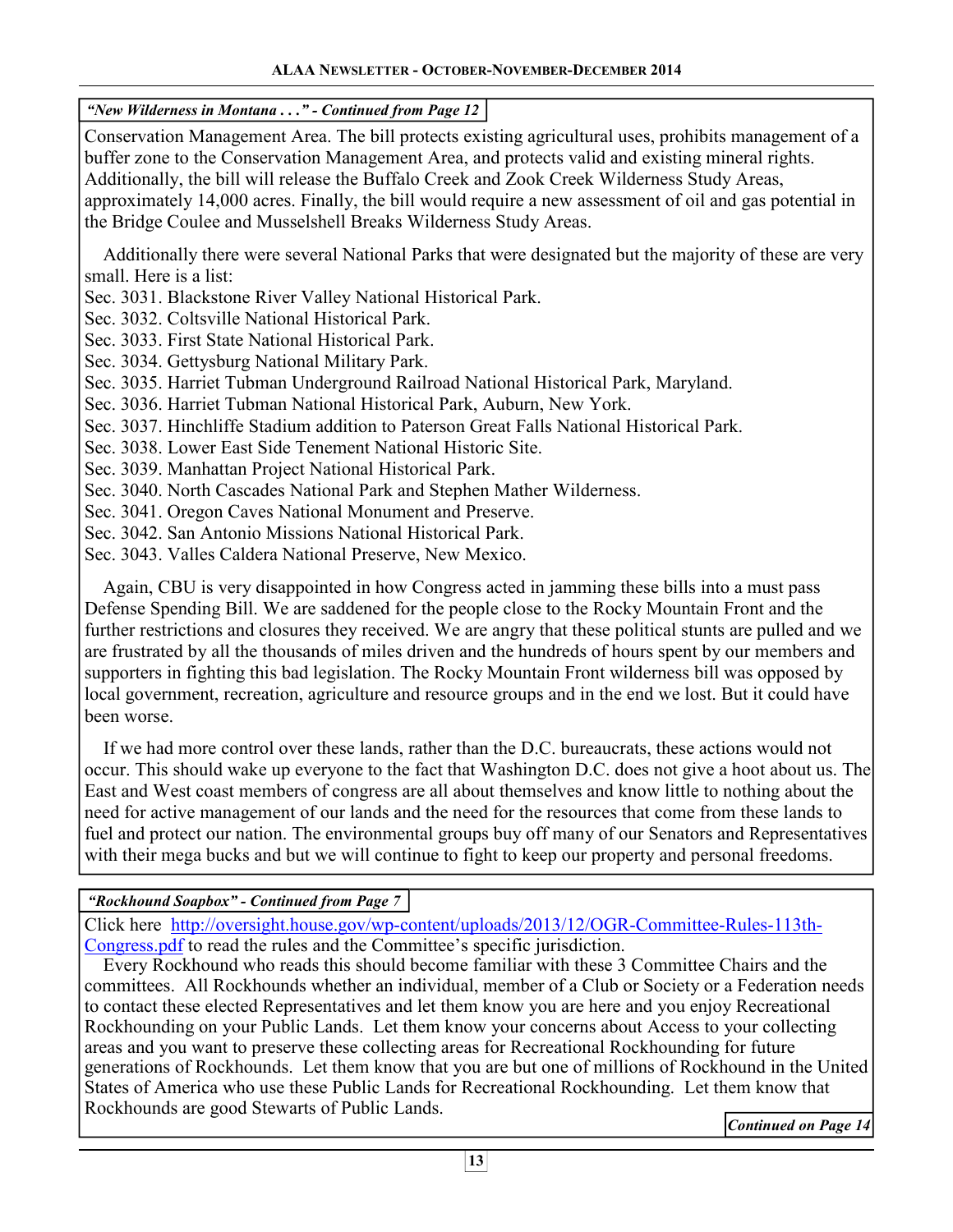## *"Rockhound Soapbox" - Continued from Page 13*

Tell them about the AFMS Code of Ethics and Land Use Policy. Without the voices of Rockhounds all speaking in unison, letting your government know you are here and that you really do care about the recreational usage of the Public Lands of America, the Rockhound will become extinct within a few decades.

 Contacting your elected officials as an individual or a club or society with commits, concerns or questions will not have an adverse effect on your  $501(c)(3)$  or  $(c)(4)$  status. Senate Committees and Committee Chairs will be discussed in future articles. For questions, concerns, comments or assistance, please contact the American Lands Access Association (ALAA) at info@amlands.org

#### **ALAA - LOLO PASS CRYSTAL DIGGING AREA LOLO NATIONAL FOREST, MONTANA BY SHIRLEY LEESON, PRESIDENT ALAA**

 First, Dee and I were greeted by: Jennifer, Missoula District Ranger, Al Hilshey, title unknown and no business card; Nancy Rusho, Forest Geologist; and Carl Anderson, District Minerals Administrator. In spite of your contacting people, Ben, no one showed up.

 I did find out something interesting, the Lolo Pass area was received by them from the Plum Creek Forest Company, and it was in 2012 the Forest Service realized they were to receive the Lolo Crystal Digging area. And they had additional terrible pictures of damage. They said they were CONCERNED WITH SAFETY FOR HUMANS because of the nature of the soil and the undercutting and cave-ins. They also mentioned, and I asked the Public Service person for pictures, of culverts and roads that were damaged.

- 1. We need: all Lolo National Forest maps, free and 'for purchase' that pertain to the Lolo Pass Crystal Digging area.
- 2. The name of the current Forest Supervisor and what happened to the Acting Forest Supervisor, Rusty Wilder, who signed the 'emergency closure of Lolo Crystal Digging area'.
- 3. Copies of all documents and e-mails leading up to the closure of the Lolo Crystal Digging area, including all recent e-mails. Was there a complaint filed, if so, by whom?
- 4. How to go about a formal request to 'reopen the crystal digging area' and what criteria are needed to accomplish this.
- 5. Copies of documents & posters pertaining to your 'outreach efforts to inform crystal collectors about the resource impacts that have resulted from digging and excavating for crystals over the last several years in the Lolo Pass area'. If the notice is published in a newspaper, which paper, and where is it placed.
- 6. We would like to research your 'volunteer' program if it is applicable to this problem. Could a group of 'organized rockhounds' do a clean-up program several times a year, and the forest service opens the area for limited crystal collecting.
- 7. We would like to research your 'partnership' program if it is applicable to this problem.
- 8. Could this area be placed in a situation like the Forest Service 'Emerald Creek' Fee area in Idaho?
- 9. Could this area be placed in a situation like Crystal Park area in Montana? Several acres where digging for crystals are allowed, that area when cleared of crystals, the area is reclaimed and another area opened.
- 10. If the area is left closed, how much of your budget would be used for heavy patrolling of the area to make sure no one collected? Is this feasible?
- 11. Are there other solutions we could explore?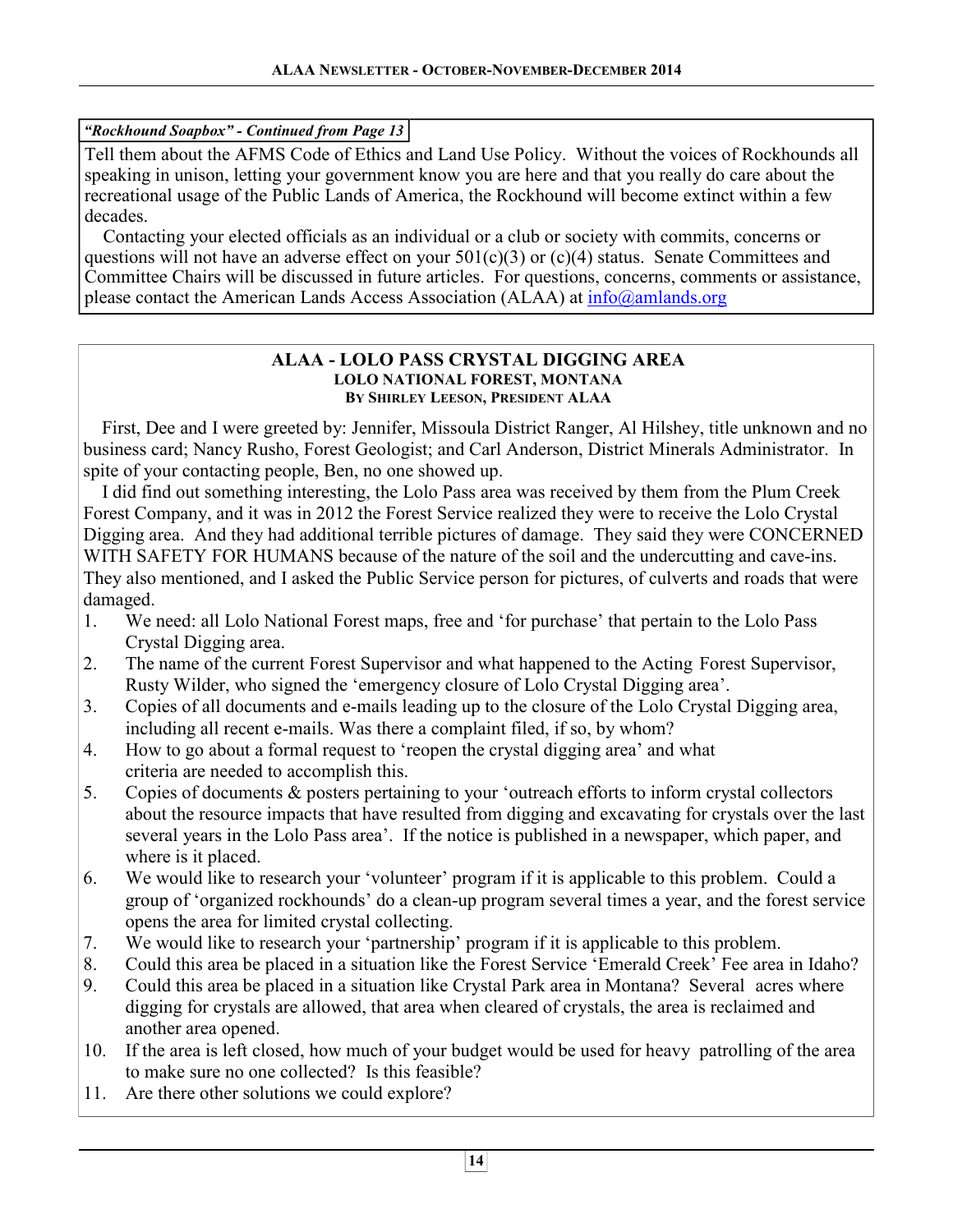## **AMERICAN LANDS ACCESS ASSOCIATION, INC. 2013-2014 OFFICERS & DIRECTORS**

#### **OFFICERS**

#### **VICE-PRESIDENT**

LAUREN WILLIAMS 957 E Elva St Idaho Falls ID 83401 **vice\_president@amlands.org** 

#### **SECRETARY**

SUSY MARTIN PO Box 900279 Palmdale CA 93590 **secretary@amlands.org** 

#### **TREASURER**

FRANK MULLANEY PO Box 54398 San Jose CA 95154 **treasurer@amlands.org** 

#### **MEMBERSHIP**

CHERI GEORGE PO Box 54398 San Jose CA 95154 **membership@amlands.org** 

#### **DIRECTORS**

#### **PERMANENT DIRECTORS:**

| Dee Holland, Registered Agent, Idaho | John Martin, Webmaster | Tom Burchard, Newsletter Editor |  |
|--------------------------------------|------------------------|---------------------------------|--|
| agent@amlands.org                    | webmaster@amlands.org  | editor@amlands.org              |  |

**THREE YEAR TERMS:**  Doug True, Northwest

**TWO YEAR TERMS:** 

John Wright, Southeast **director\_6@amlands.org** 

# Marion Roberts, California

Tom Noe, Midwest **director\_2@amlands.org** 

**director\_5@amlands.org** 

Amy Granat, California **amy.granat@amlands.org** 

Jon Spunaugle, Northwest **director\_7@amlands.org** 

**mroberts@amlands.org** 

**Dr.bob@amlands.org** 

Dr. Bob Carlson, Rocky Mountains

Evan Day, Northwest **director\_8@amlands.org ONE YEAR TERM:** 

Kim Campbell Erb, California **kim\_erb@amlands.org** 

## **CURRENT ALAA STATE REPRESENTATIVES**

Contact information for representatives can be found at

**www.amlands.org**

## **CALIFORNIA**

**PRESIDENT**  SHIRLEY LEESON 6155 Haas St. La Mesa CA 91942 **president@amlands.org** 

| Central  Marion Roberts |  |
|-------------------------|--|
|                         |  |
|                         |  |

#### **IDAHO**

| MICHIGAN ······················· Marve Starbuck |  |
|-------------------------------------------------|--|
| MISSISSIPPI ················ John Wright        |  |
| MONTANA  Doug True                              |  |
| NEBRASKA ·················· Susy McMahan        |  |

| <b>NEVADA</b> Norvie Enns                    |  |
|----------------------------------------------|--|
| <b>NEW MEXICO</b> •••••••••••••• Bob Carlson |  |
| <b>NORTH CAROLINA</b> ·· Carl Talbott        |  |
| <b>OHIO CONSERVING</b> Tom Noe               |  |

#### **OREGON**

North East ······················ John George

**OKLAHOMA**··············· Richard Jaeger **SOUTH DAKOTA**······· Jan Baumeister **TEXAS**·························· Terry Proctor **UTAH**···························· Evan Day

#### **WASHINGTON**

Central···························· Andy Johnson